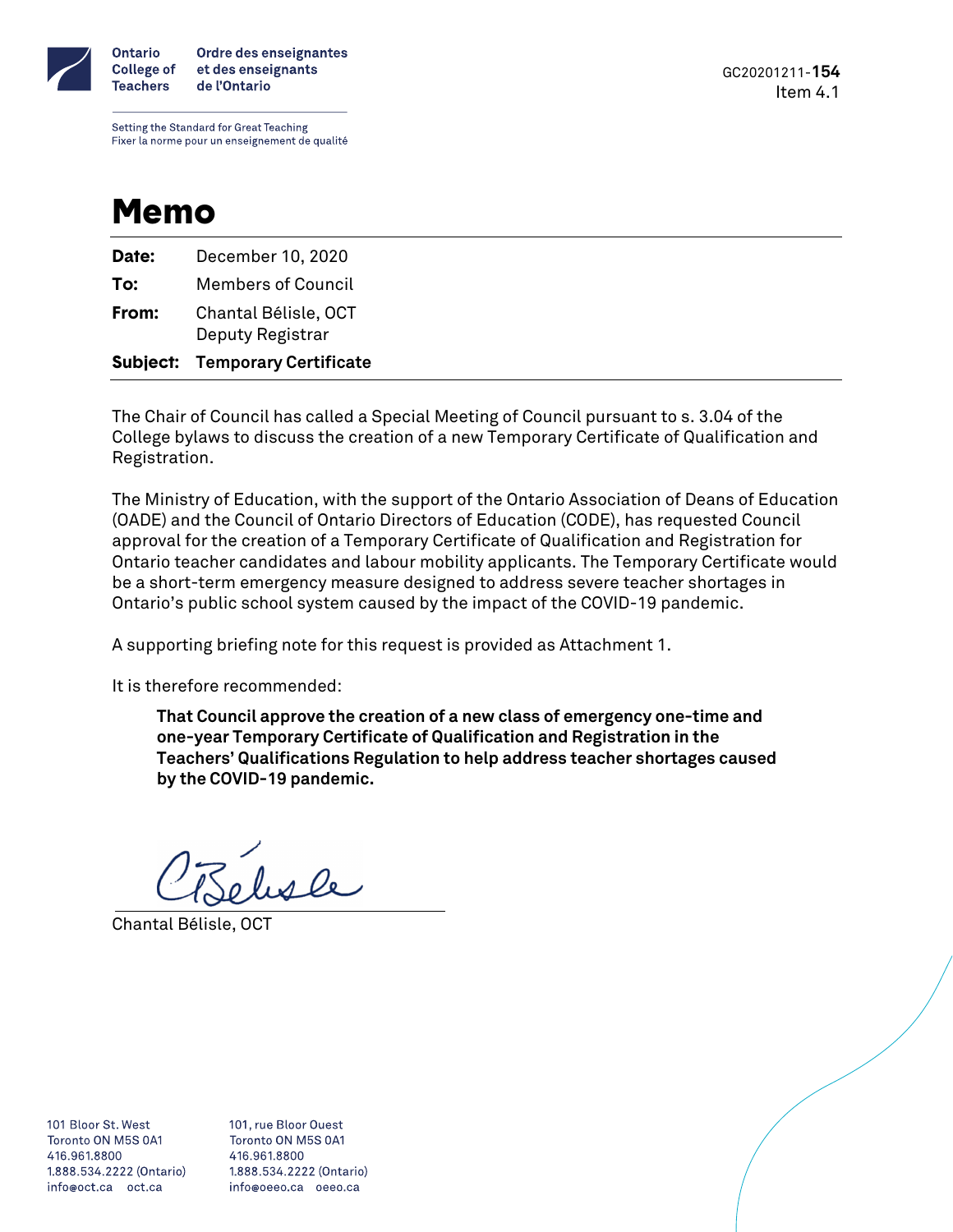

**Ontario College of Teachers** 

Ordre des enseignantes et des enseignants de l'Ontario

# **Briefing Note**

### **Temporary Certificate – COVID-19 Emergency Measure**

#### **Issue**

The Ministry of Education, with the support of the Ontario Association of Deans of Education (OADE) and the Council of Ontario Directors of Education (CODE), has requested Council approval for the creation of a Temporary Certificate of Qualification and Registration for Ontario teacher candidates and labour mobility applicants. The Temporary Certificate would be a short-term emergency measure designed to address severe teacher shortages in Ontario's public school system caused by the impact of the COVID-19 pandemic.

#### **Background**

The COVID-19 pandemic has caused severe teacher shortages in Ontario school boards due to depleted Occasional Teacher availability lists or many OTs declining assignments citing health concerns. For example, one board is facing 40% teacher absenteeism. The shortages are a serious public interest risk as students are not being taught by qualified teachers.

\_\_\_\_\_\_\_\_\_\_\_\_\_\_\_\_\_\_\_\_\_\_\_\_\_\_\_\_\_\_\_\_\_\_\_\_\_

Many school boards have had to resort to hiring unqualified individuals on Letters of Permission (LOP) who have never enrolled in, or completed, an initial teacher education program. These LOP holders are outside of the College's jurisdiction. To help address these shortages, the College

has put out a call to members who are certified, but not currently teaching, to consider a return to the classroom.

#### **Current Certification Routes**

The College has two certification routes:

- **General certificate of qualification and registration -** requiring the completion of an initial teacher education program and satisfying academic, professional suitability and math proficiency test requirements.
- **Transitional certificate of qualification and registration** -for those enrolled in an accredited multisession initial teacher education program, who complete the first session and meet academic, professional suitability and math proficiency test requirements.

The Ministry has communicated to the College that there are insufficient numbers of general and transitional certificate holders who are available to address the critical shortage in Ontario.

#### **Proposed Direction**

The Ministry of Education, with the support of OADE and CODE, has requested the support of the College's Council to amend the College's Teachers' Qualifications Regulation (O. Reg. 176/10)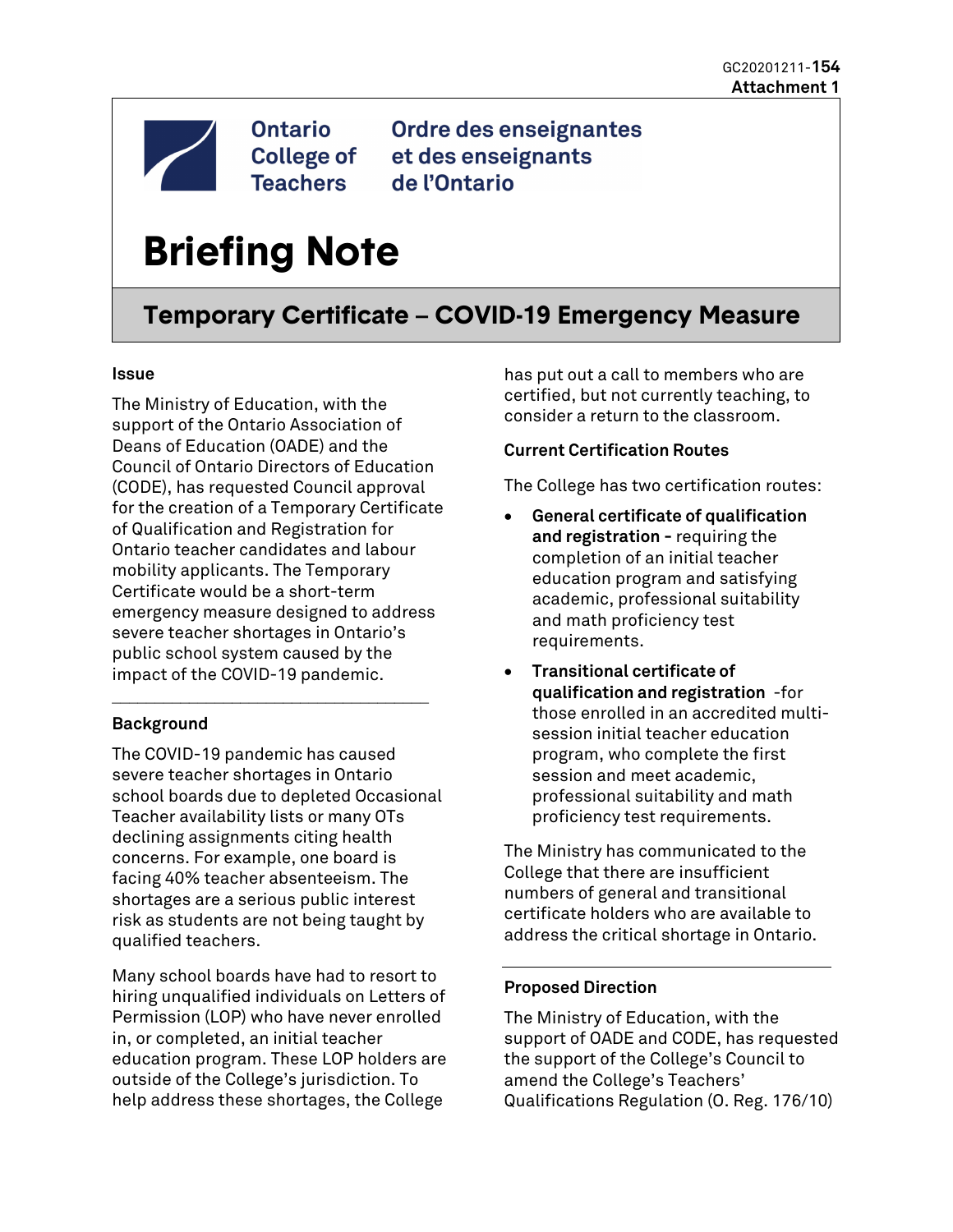to create a pathway for teacher candidates enrolled in Ontario teacher education programs to help address the teacher shortage on an emergency basis. This pathway would create a Temporary Certificate and allow its holders to gain employment with a school board. Labour mobility applicants on similar temporary certificates could also apply for the Temporary Certificate.

#### **Considerations**

In discussions with Ministry staff regarding the proposal, College staff raised concerns, including:

- the Temporary Certificate should not allow teacher candidates without any teacher education foundation or practicum to enter the classroom as it would pose a public interest risk;
- these teacher candidates must be appropriately supervised;
- the pathway should be explicitly tied to a short term emergency measure in the TQR so the program structure as currently accredited should not be impacted; and
- this emergency measure should be temporary and end in one year.

In light of these considerations, the Ministry, in consultation with the College, is proposing a Temporary Certificate.

#### **Temporary Certificate**

The Temporary Certificate will have the following requirements:

• Open to teacher candidates who are have made successful progress towards completing an accredited Ontario teacher education program before December 31, 2021 (generally, candidates in the  $3^{rd}$  and  $4^{th}$  semester). This requirement ensures that teacher candidates will have completed some foundational program coursework.

- Open only to those teacher candidates who have successfully completed a portion of their practicum. Many of these teacher candidates will already be in the school system completing practicum requirements.
- Faculties of education will have the authority to determine which teacher candidates they report to the College as having successfully completed the necessary program and practicum requirements.
- Temporary Certificate holders will have the continued support of advisors from the Faculty of Education.
- The certificate is meant be a short term emergency measure and will expire on December 31, 2021. The certificate cannot be extended.
- Teacher candidates who receive the Temporary Certificate are still expected to complete their teacher education programs. The Temporary Certificate can be converted to a general certificate of qualification and registration if all program requirements are completed before December 31, 2021.
- The certificate will reference the holder's area of study in their program.
- The certificate will allow teacher candidates to be hired as OTs on days previously allocated as practicum days by the faculty of education to fulfill the practicum portion of a teacher education program. Faculties and teacher candidates will work together to ensure successful completion of the program;